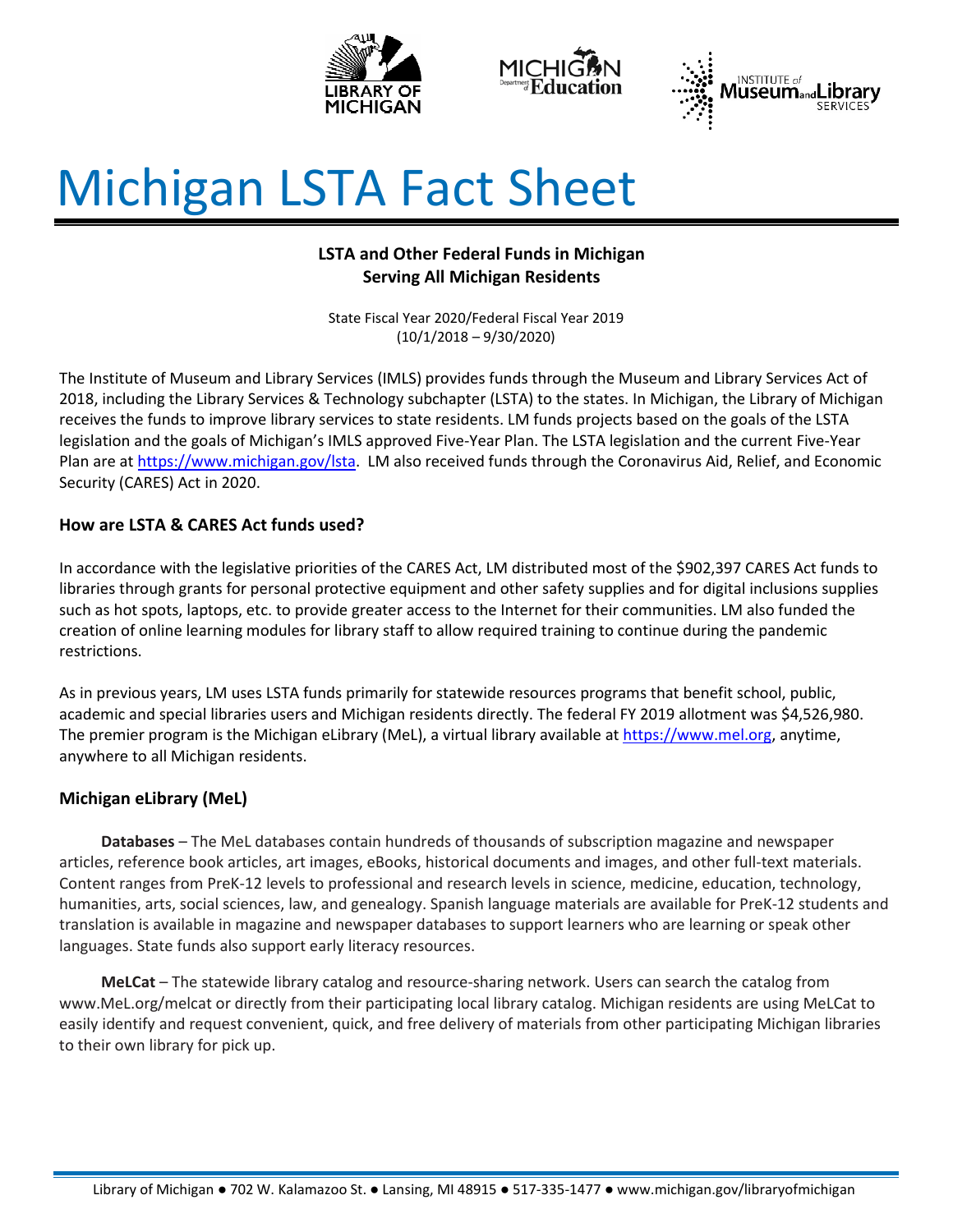#### Page **2** of **3**

**eBooks** – A collection of thousands of non-fiction and reference electronic books for K-12 students and teachers, college-level academics, and professionals. Topics include science, computers, business, education, and humanities among others.

**Tests, Tutorials & Workforce Development** – A comprehensive, interactive site with occupational, licensing, and academic practice tests and tutorials for K-16 and job seekers, from the GED to the GRE.

**Training and Support** - A robust collection of materials designed to support easier independent use of MeL eResources in two ways. First, engagement specialists connect with Library Staff and Educators for training sessions. Second, content is created to support self-directed learning, practical applications, and promotion of eResources.

#### **Other Major Statewide Programs**

**Early Literacy** – High-quality, resource-filled summer reading manuals from the Collaborative Summer Library Program are provided to public libraries, saving the libraries both staff time and money. Support for the Ready to Read early literacy program also helped provide quality early literacy programming and training to children's librarians as they work with families in their communities.

**Ploud & E–Rate Support** – Michigan participates in Ploud, a nation-wide collaborative to provide high quality, easy to use web sites for public libraries, giving their communities online access to statewide resources. At the end of state FY 2020, the project served over 123 small and rural communities. The Library of Michigan also provides consulting support for public libraries to participate in the federal E-Rate program.

**Continuing Education for Librarians** – LSTA funds sponsored Library of Michigan and partner organization conferences, workshops, webinars and online continuing education resources for librarians and trustees throughout the state, as well as continuing education stipends, giving library staff the opportunity to learn new techniques and methods to reach underserved residents.

**Grants** – LSTA funds three grant programs. The Public Library Services grants are small summer programming grants for public libraries in the areas of technology, children & teen programs, and literacy. The Improving Access to Information grants are one-year grants for public and academic libraries to increase capacity to provide access to library collections and information. The Collaborative Library Services grants are one to three-year grants for collaborative community projects for public, academic and school libraries. However, due to pandemic related closures, ongoing Collaborative grants were funded, but new applications were not accepted.

### **How does Michigan receive LSTA funds?**

Congress funds the Library Services & Technology Act annually through an appropriation to the Institute of Museum and Library Services. IMLS then allocates the funds through a formula with a base amount per state plus a per capita amount. To receive LSTA funds, the State of Michigan must both match the federal funds and maintain a level of effort through state or private funds.

Matching funds may be state or private and must equal approximately 50% of the federal allotment. States must meet the matching requirement to receive the allotment.

Maintenance of effort is determined by a three-year average of state funds. These funds must be spent on libraries in a way that supports the purpose of the LSTA Act. In Michigan, that funding is primarily state aid to public libraries. If the three-year average of state aid to public libraries falls, the LSTA allotment amount falls by the same percentage.